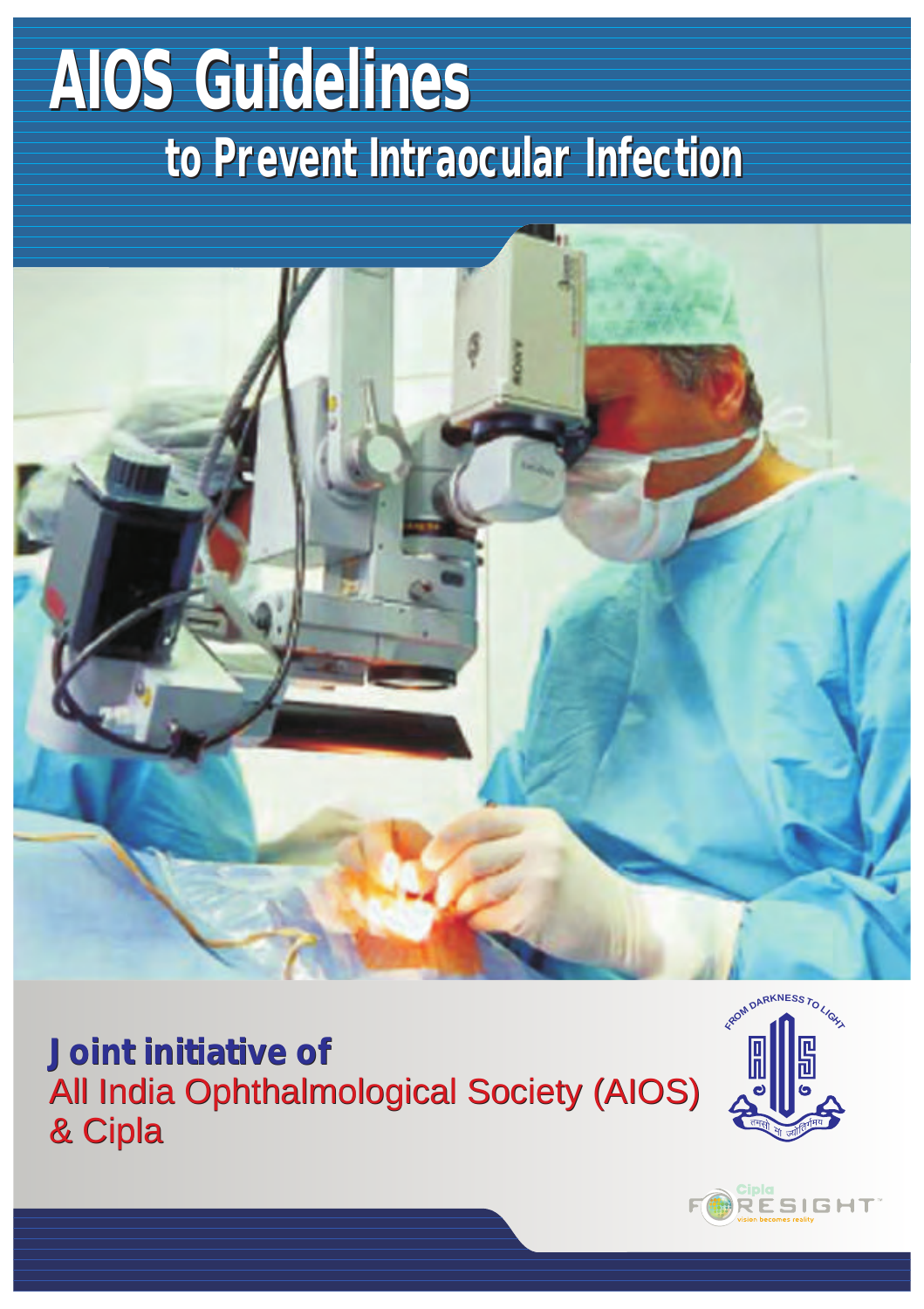

#### *This Document is published by*

**All India Ophthalmological Society**  Room No. 111, OPD Block Dr. R.P. Centre, AIIMS, New Delhi-110029 - India Ph. : 011-26588327, 41655588 E-mail : aiossecreteriate@yahoo.co.in, lalitverma@yahoo.com

*For any suggestions please write to* Hony. General Secretary © Copyright 2009, AIOS. AIOS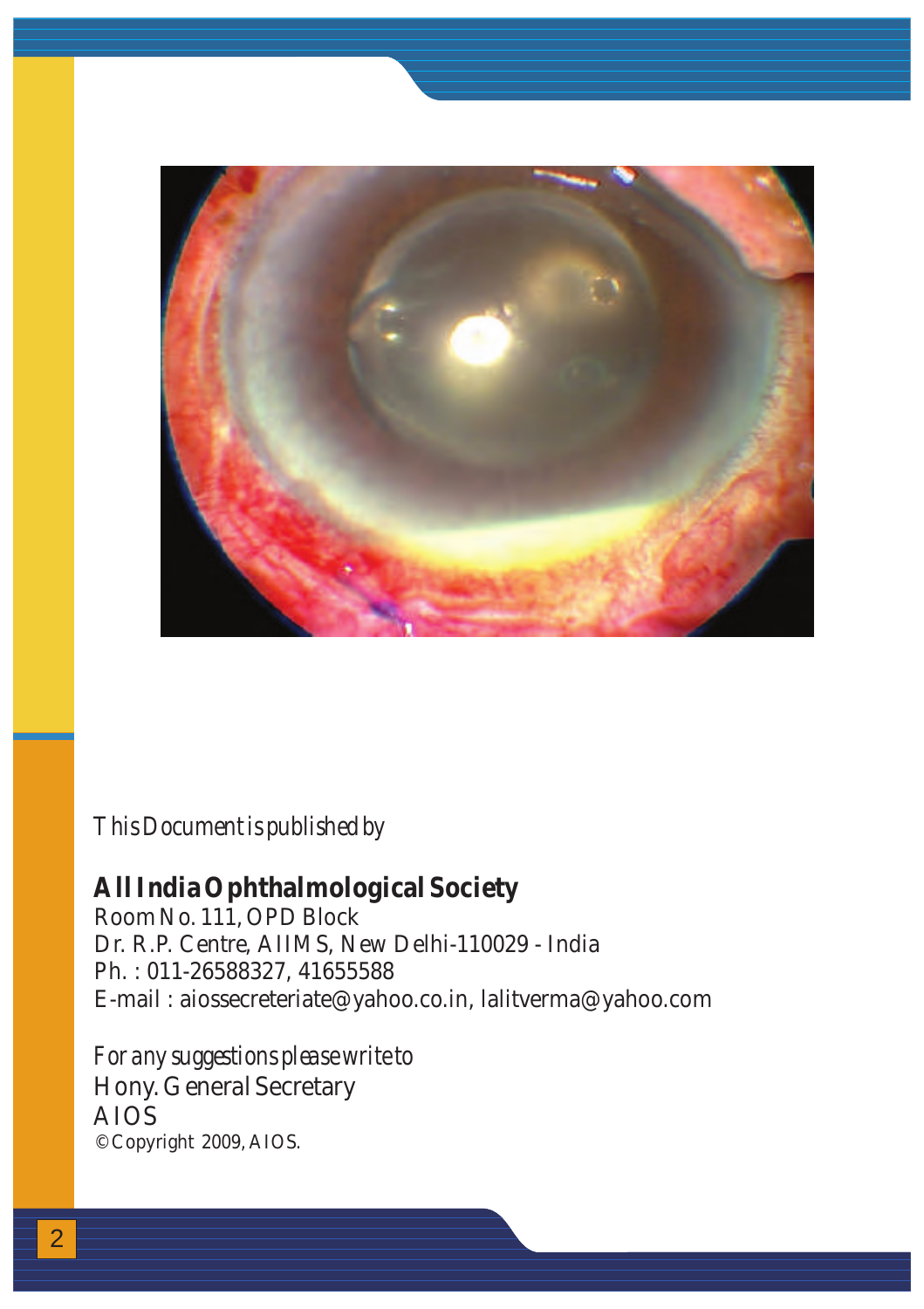Post-Operative Endophthalmitis is a scary and disastrous complication of Intraocular Surgery. Despite all precautions, infections do occur in best of hands and best of set ups. Our aim should be to minimize the occurrence of Endophthalmitis by taking adequate pre-operative / operative & post operative measurers.

In order to evolve guidelines to prevent or minimize post operative infections, a workshop was held under the aegis of AIOS. Twenty two (22) experts from across the country formed three (3) groups. Each group drafted its recommendations which were then merged, deliberated in detail and a consensus evolved. These guidelines are a synopsis of the consensus arrived at that workshop.

I thank all the participants for their valuable time & help. Special thanks to **Dr. K.P.S. Malik** (the then President of AIOS) for motivating me to carry out this exercise; to **Dr. Babu Rajendran**, President of AIOS for his critical appraisal of this document; to **Dr. Rajvardhan Azad**, President Elect for all his help & to M/s Cipla for sponsoring the event.

I hope this document is of help to all the Ophthalmologists.

For any suggestion or feedback, please feel free to contact me, or you could also communicate with AIOS Secretariat.

> **Dr. Lalit Verma** *Hony. General Secretary, AIOS lalitverma@yahoo.com 09810299934*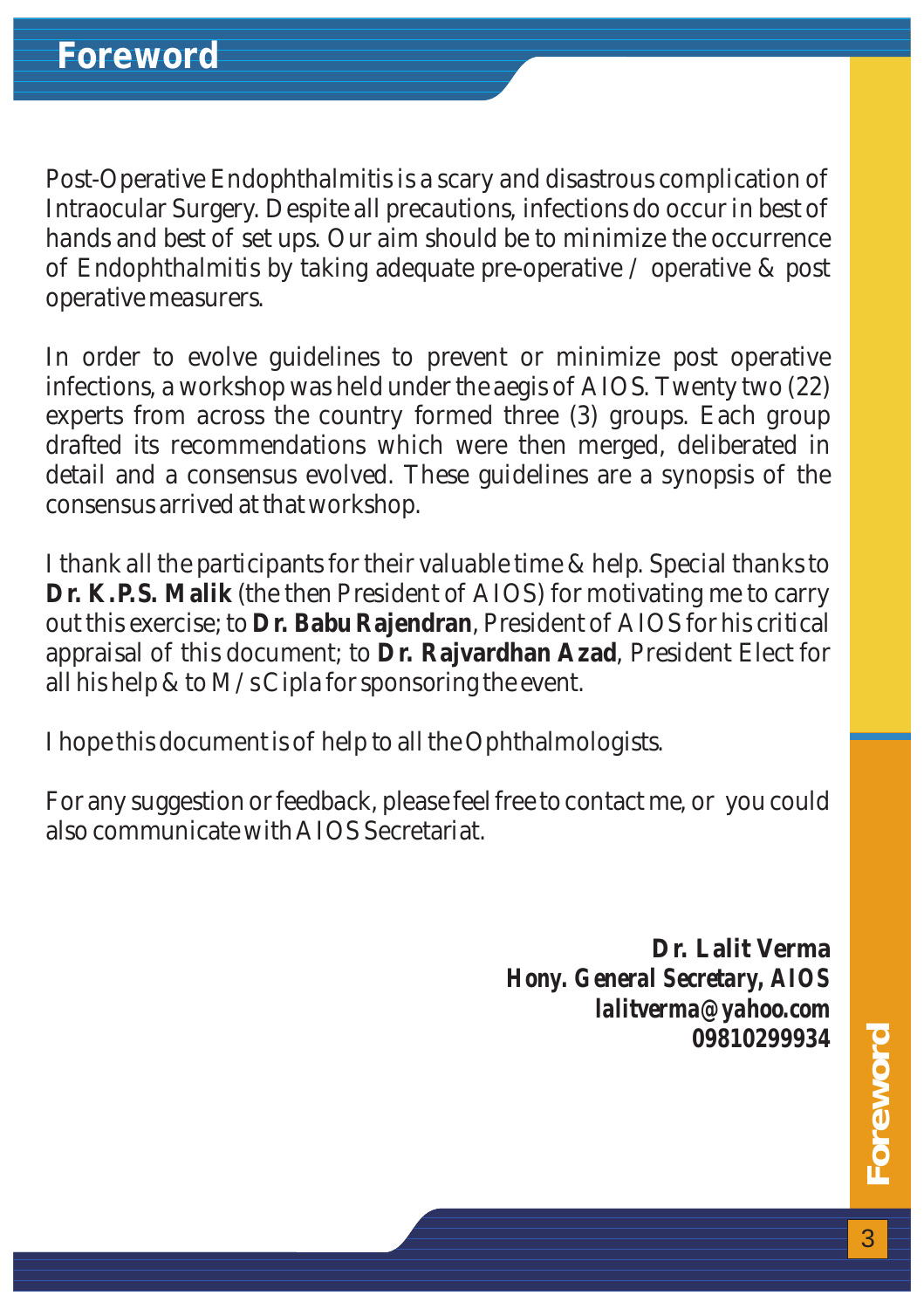#### **A Pre-Operative Measures**

#### **Blood & Urine Sugar**

- Random Blood Sugar should be  $< 200$  mg/dL
- Urine Sugar<br>• If perform<br>• If POSITI
	- If performed must be NIL
	- If POSITIVE, surgery to be done only after Blood Sugar results



Blood Sugar Testing

#### **Blood Pressure**

- Adequately controlled
- Adequately controlled<br>• Should be < 150/90 mm Hg



Blood Pressure Measurement

#### **Ocular Examination**

- No Syringing
- If Regurgitation is +ve NO surgery
- No Syringing<br>• If Regurgitation is +ve NO sum<br>• If Infection of Lids, Adnexa & Surroundings - No Surgery to be done

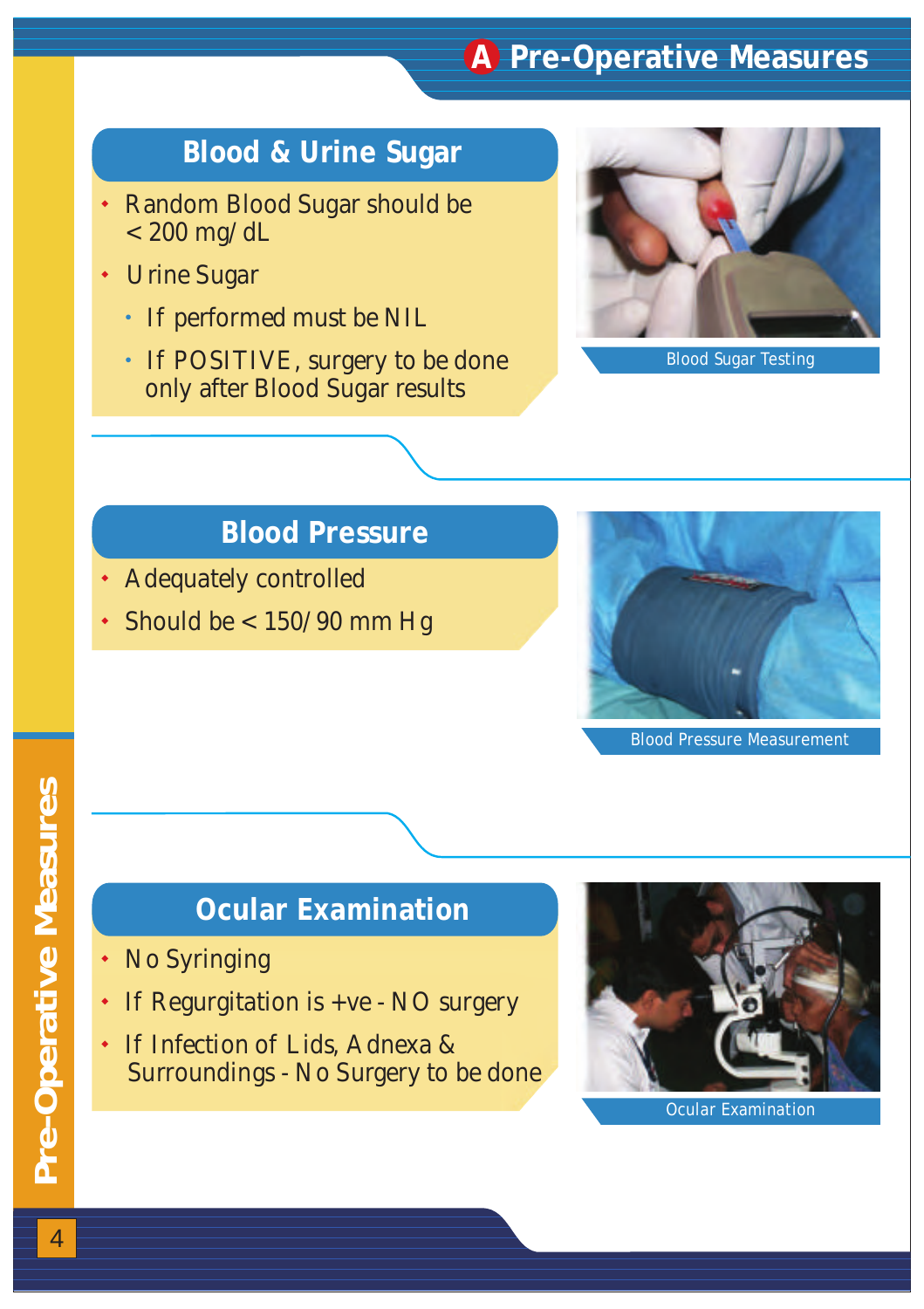### **A Pre-Operative Measures**

#### **Pre Operative Topical Antibiotics**

- One day prior to surgery: 3 4 times a day
- Broad spectrum antibiotic drops to be used



#### Pre Operative Antibiotics

#### **Physician Clearance**

- For known Systemic Diseases
- Check for cardiac, Neurologic, Renal, Respiratory, HIV, Endocrine & Hepatic disease
- Fitness from a physician (with PG degree)



Fitness from a Physician

#### **In Mass Surgeries**

- 
- Fitness from a Physician (PG degree)<br>• Patients with multiple systemic Patients with multiple systemic problems - Surgery NOT to be done
- Combined Surgery NOT to be done

• Combined Surgery - NOT to be done<br>• High risk cases & topical surgeries to be done only by experienced surgeons with all due precautions



Examination at an Eye Camp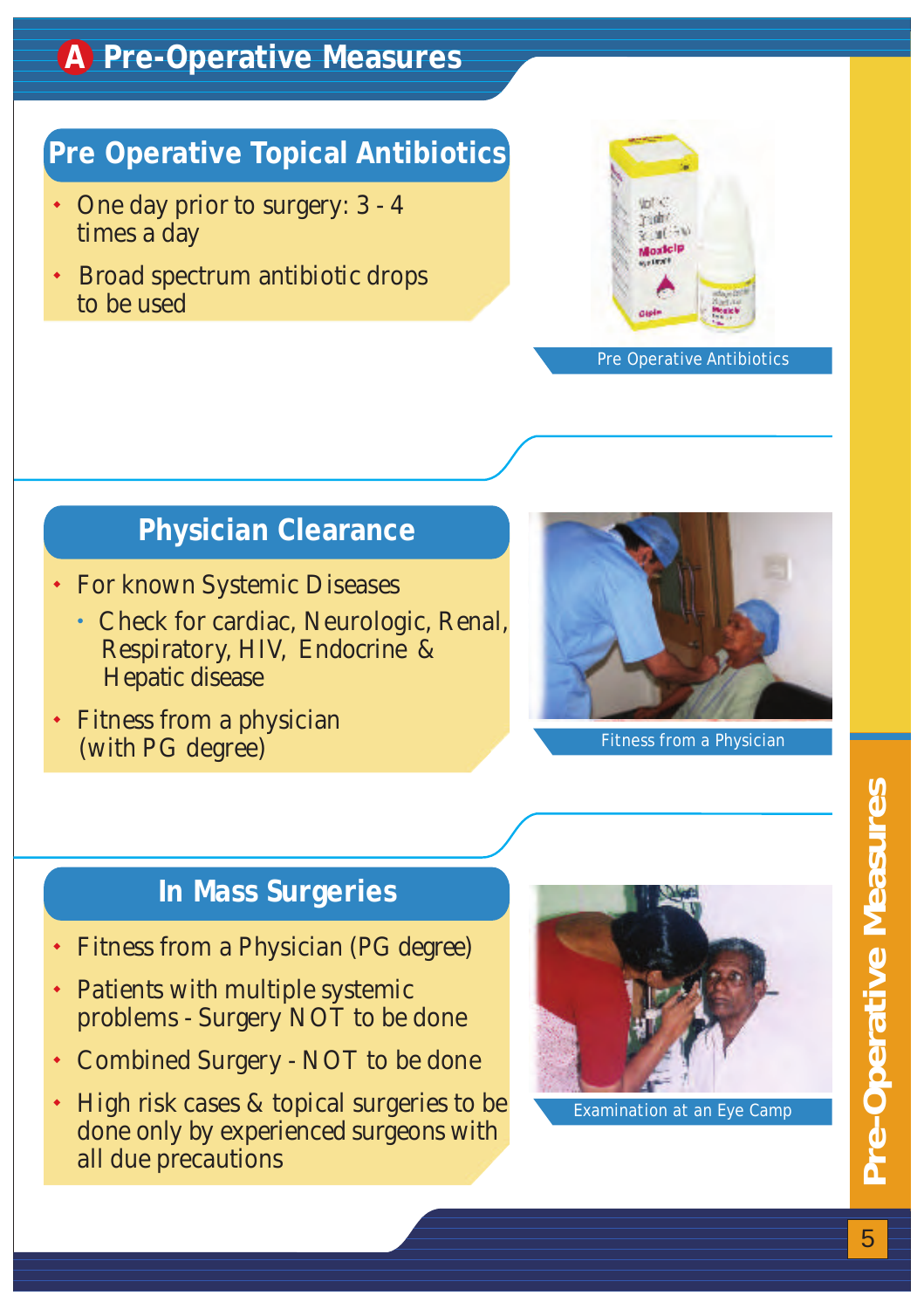#### **B Operative Measures**

#### **General**

- Anaesthetist/Pulse Oximeter- Desirable (Not a must)
- Emergency Drugs Mandatory
- Microscope Must
- Emergency Drugs Mandatory<br>• Microscope Must<br>• Magnifying Glasses NOT to be used for surgeries
- Written informed consent in patient's language explaining the risks involved and benefits expected



Pulse Oximeter (Desirable)

#### **Surgeon**

- Sterilized Gloves for every case
- Gown for maximum of 5 cases
- Sterilized Gloves for every case<br>• Gown for maximum of 5 cases<br>• Surgeon should not come out of OT in OT gown
- Mask should cover nose properly
- Mask should cover nose properl<br>• OT Cap to be worn properly tucking in all hair
- Position of Hands after scrubbing & Gloving - above waist & upright in front
- Shoe Covers are NOT to be used
- Shoe Covers are NOT to be used<br>• Separate washable rubber OT slippersdifferent colour coding
- Separate bathroom slippers



Mask should cover Nose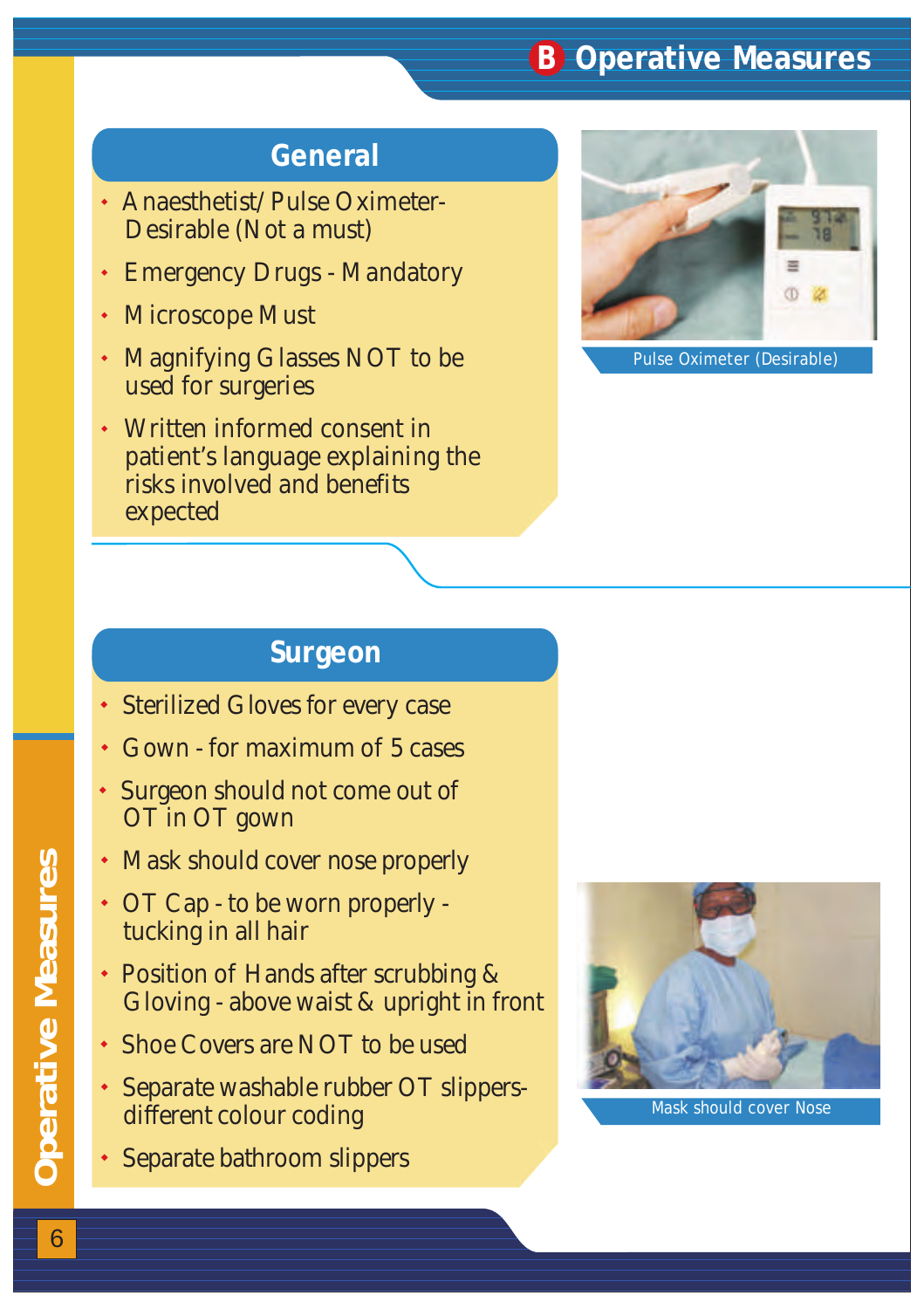#### **B Operative Measures**

#### **Surgeon**

- Doctors / Staff with URTI / Skin infection or any other obvious infection should not be allowed to enter the OT
- Gowning/Hand Washing/Gloving as per standard protocol for all OT personnel
	- With Betadine / Chlorhexidine
- **Running Tap water** • With<br>• Runr<br>• Boile
	- $\cdot$  Boiled cooled water
- Clean, Washed OT dress
- No Street clothes inside OT for Staff
- OT etiquette to be put on walls
- Important Do's and Don't's on the wall • Clean, Washed OT dress<br>• No Street clothes inside OT<br>• OT etiquette to be put on w<br>• Important Do's and Don't's<br>• No contact procedures like
- (Biometery/ Tonometry) on day of surgery
- Document sequence of surgeries
- Avoid Corneal Incisions + Doc<br>+ Avo<br>+ Pref<br>+ Do
- Prefer SICS for mass surgeries
- Do not perform more than 25 cases / surgeon / day 8 hours



Clean, Washed, Autoclaved OT Dress



Scrubbing of Hands with Betadine

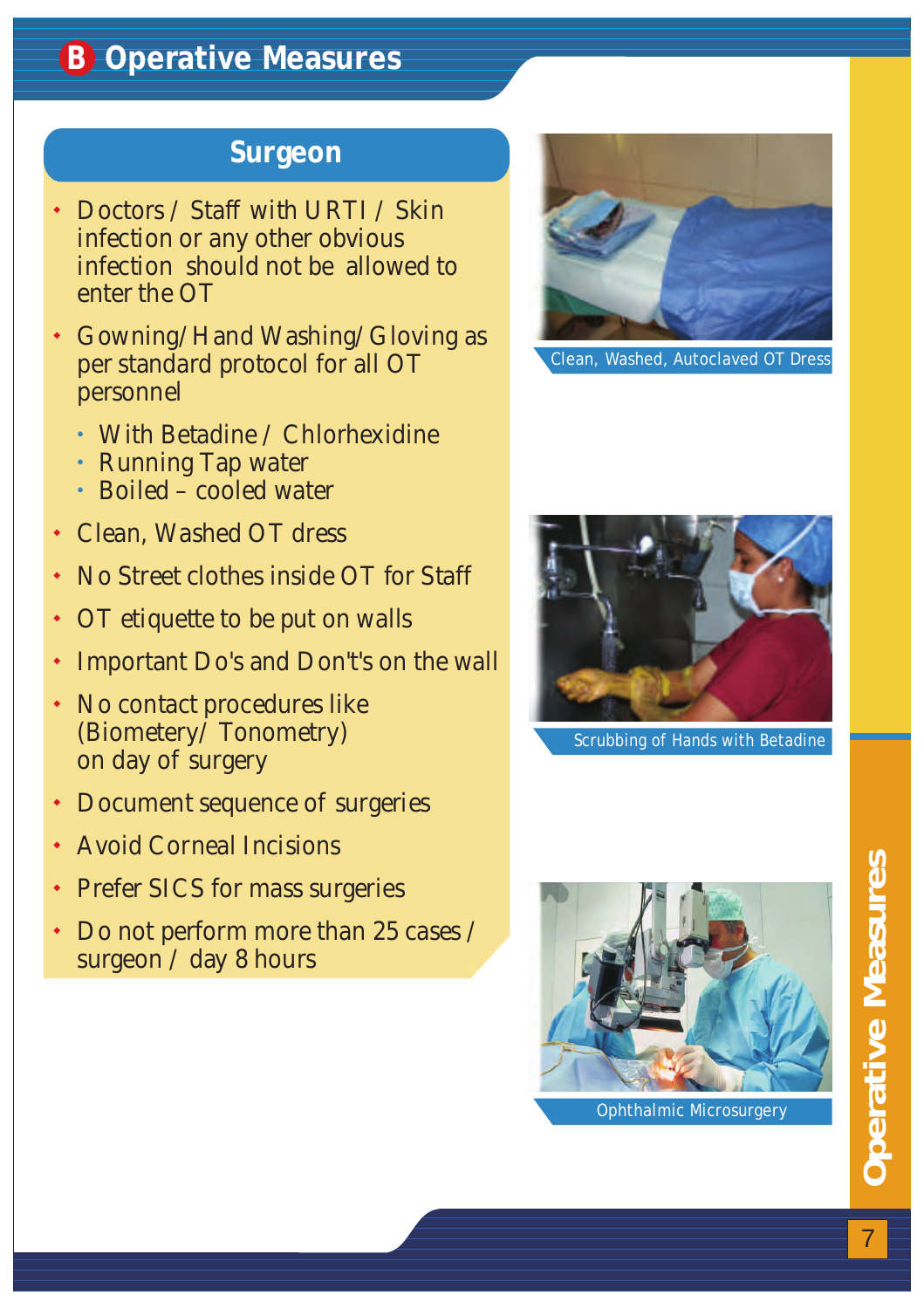#### **B Operative Measures**

#### **Irrigating Fluids**

- Note the Batch Number
- Use Glass/Plastic Bottle
- Note the Batch Number<br>• Use Glass/Plastic Bottle<br>• If Glass Bottle do Vacuum test (Bubbles on putting drip set)
- Physical inspection against light
- Preferably One bottle for One Patient • Physical inspection against light<br>• Preferably - One bottle for One Pat<br>• No double autoclaving<br>• Preferably keep Infusion bottle for
- No double autoclaving
- 24 hours after use
- Microbiological work up and approval for each batch, where ever feasible.
- Ringer Lactate, BSS equally effective (Although BSS preferable)
- Antibiotic in Irrigating solution not essential





Irrigating Fluid (Pack)

#### **Wound Security**

- When in doubt sutures to be applied
- When in doubt sutures to be applied<br>• Phaco Tips and sleeve to be changed for each case
- Tubing to be primed

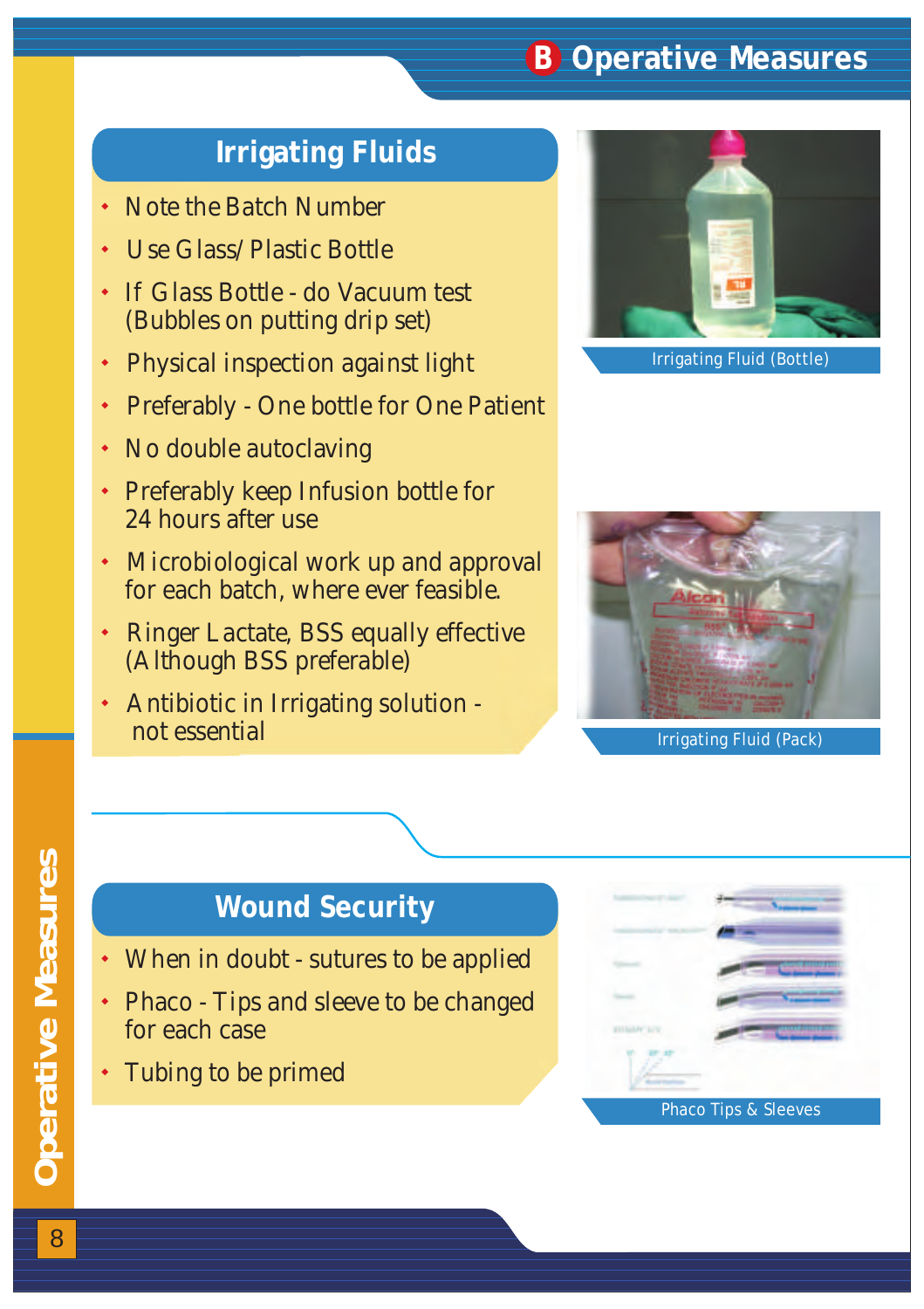#### **Sterility of patients**

- Bath/Facial wash with soap and water before surgery
- Cancel surgery when there is unusual congestion or discharge
- Speculum must
- Speculum must<br>• Disposable Adhesive Drape to isolate lashes to be used
- Patients to wear clean, washed OT dress with Cap & gown (No street clothes)
- - On skin and periorbital area
- Povidone Iodine 5% for 3 minutes<br>• On skin and periorbital area<br>• Boundary hairline, tip of nose, Boundary - hairline, tip of nose, nasolabial fold & ear
- In the Conjunctival sac for 1 minute



Facial wash with soap & water



Paint with Povidone Iodine 5%

#### **At the end of surgery**

- Sub Conjunctival antibiotic steroid - in the Inferior fornix
- If no sub conjunctival (Topical anaesthesia ) topical application of B-S antibiotic

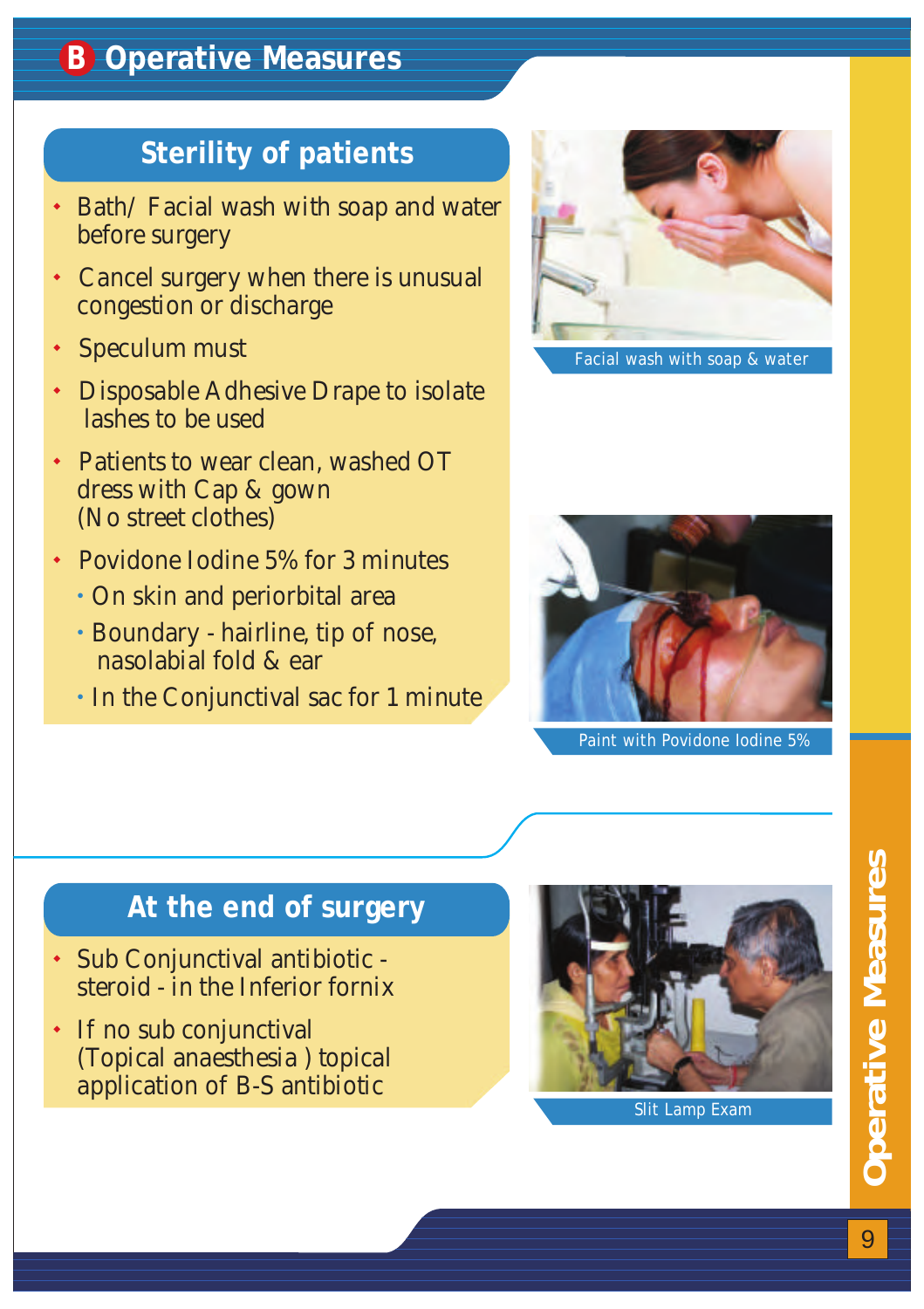#### **C Post-Operative Measures**

#### **Post - Surgery Care**

- Patch preferable for at least 6 hrs avoid rubbing
- Follow Up on 1st, 3rd,7th & 28th days
- 
- With Visual acuity with pin hole Slit lamp examination preferable
- Look for Media opacity with direct ophthalmoscope
- Protective glasses/eye shade for 1 week
- Oral antibiotics only in high risk cases
- Topical antibiotics with steroids for a minimum of 4 weeks
- Personal hygeine to be emphasised
- Short acting cycloplegic at the discretion of surgeon
- Document all Post-op findings
- Surgeon / Assistant to be available at the venue for at least 7 days



Eye Patch



## **Dedicated Eye OT in a Hospital Set up - No Make shift OT's**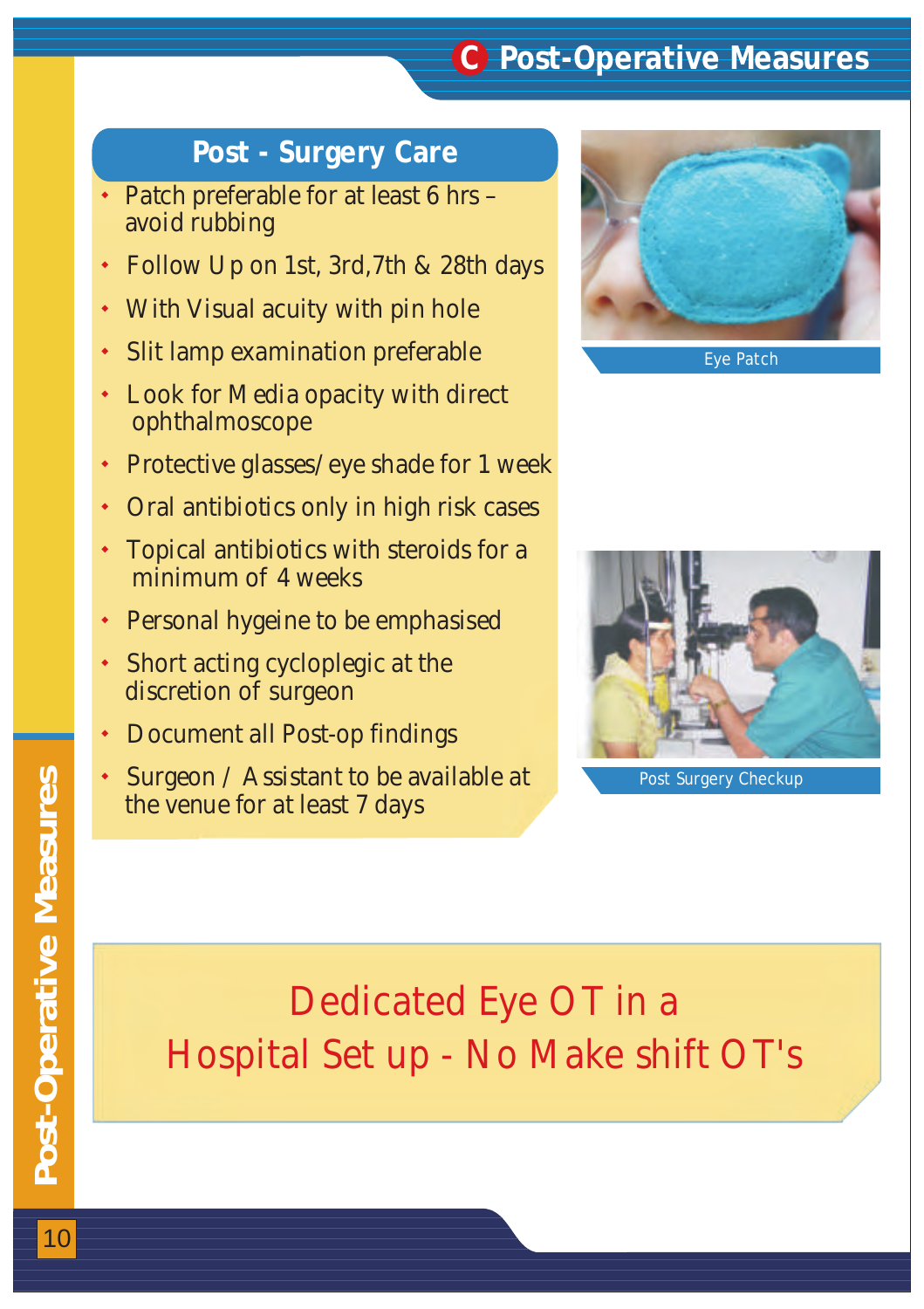#### **Suggested Lay Out**

- 
- Outer Zone Reception<br>• Clean Zone Changing<br>• Room/transfer zone<br>• Aseptic Zone Scrubbin Clean Zone - Changing
- Room/transfer zone
- Aseptic Zone Scrubbing / Gowning / Gloving / Operation Room / Autoclave Room
- Disposal Zone Equipment & supplies are processed



#### **Fumigation**

- Starting OT for the First time
- At least 3 fumigations & preferably get 3 negative cultures of OT
- Running OT Single Fumigation to be done
- Standard protocol as defined by Govt.
- Formalin 30ml of 40% Formalin dissolved in 90 ml of clean water for 1000 cft by aerosol spray – to be left for 6 hrs. Then carbolization by 2% carbolic acid
- **If fumigator not available 35 ml of**  40% Formalin in 10 gms Potassium Permanganate for 1000 cft to be left for 24 hrs



**One for One Rule : One bottle of irrigating fluid for one patient**

**OT Sterilization** OT Sterilization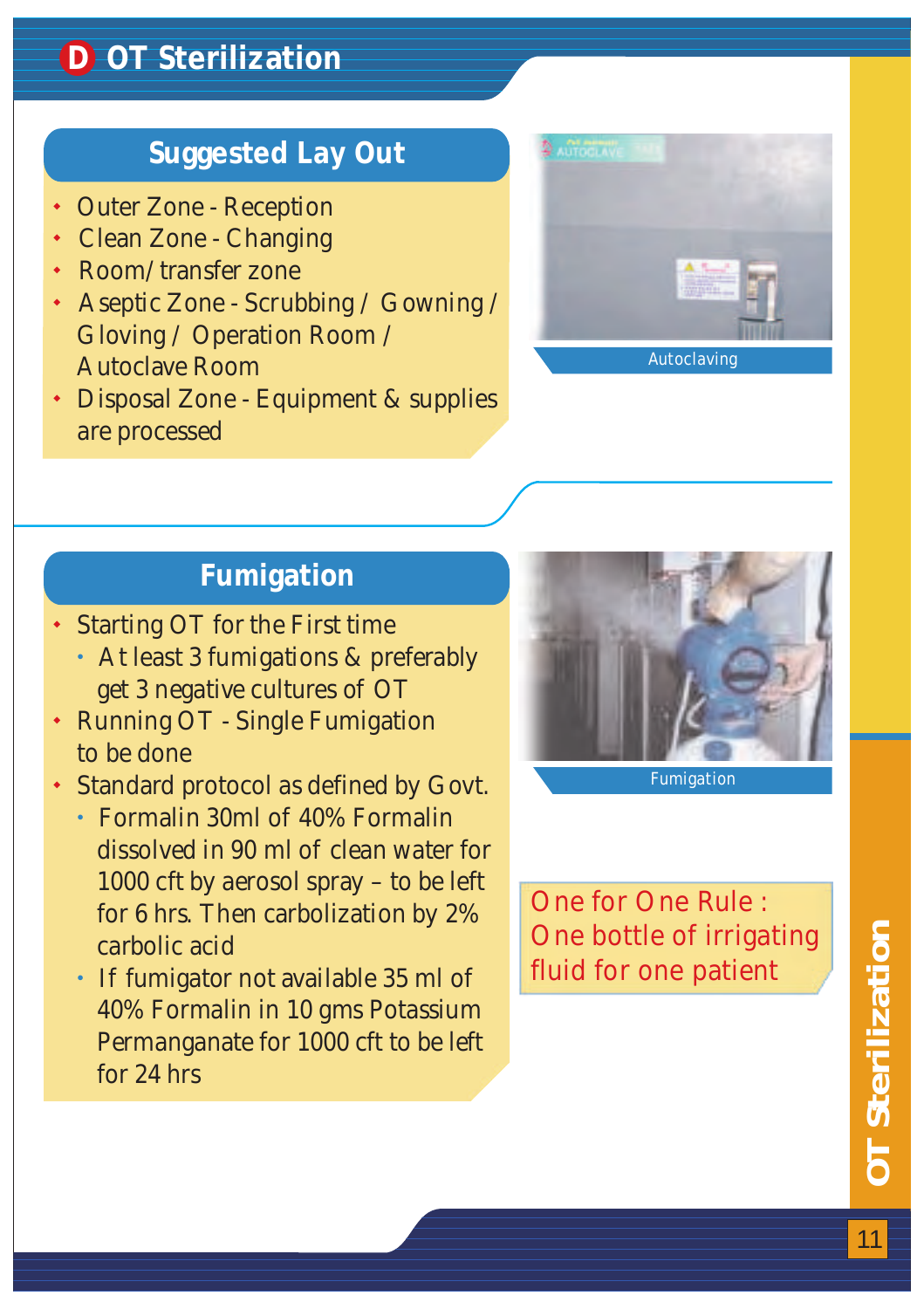#### **D OT Sterilization**

#### **Important Considerations**

- Sterility of OT
	- Personnel
- Personnel<br>• Fumigation
	- Walls & Floor
- Space Minimum 180 sq ft
- Personnel in the OT
	- Maximum 5 personnel per 180 sq feet
- Maximum 5 personnel per 180 s<br>Sterility of OT through Aldekol
- Formaldehyde 6%, Glutaraldehyde 6% and Benzalkonium chloride 5%
- For 4000 cft 325 aldekol in 350 ml of water sprayed for 30 minutes - close for 2 hrs - Switch on AC - OT ready in 3 hrs
- Air Conditioner Maintenance
	- Clean Filters every week
- Clean Filters every week<br>• Servicing and cleaning every month





Air Conditioner Maintenance

#### **Sterilization of Instruments**

- Preferably ETO / Autoclave or Flash autoclave
- 6-8 sets should be available
- 6-8 sets should be available<br>• In between cases Autoclaving to be done
- Chemical Sterilization is not recommended



Autoclave Sterilization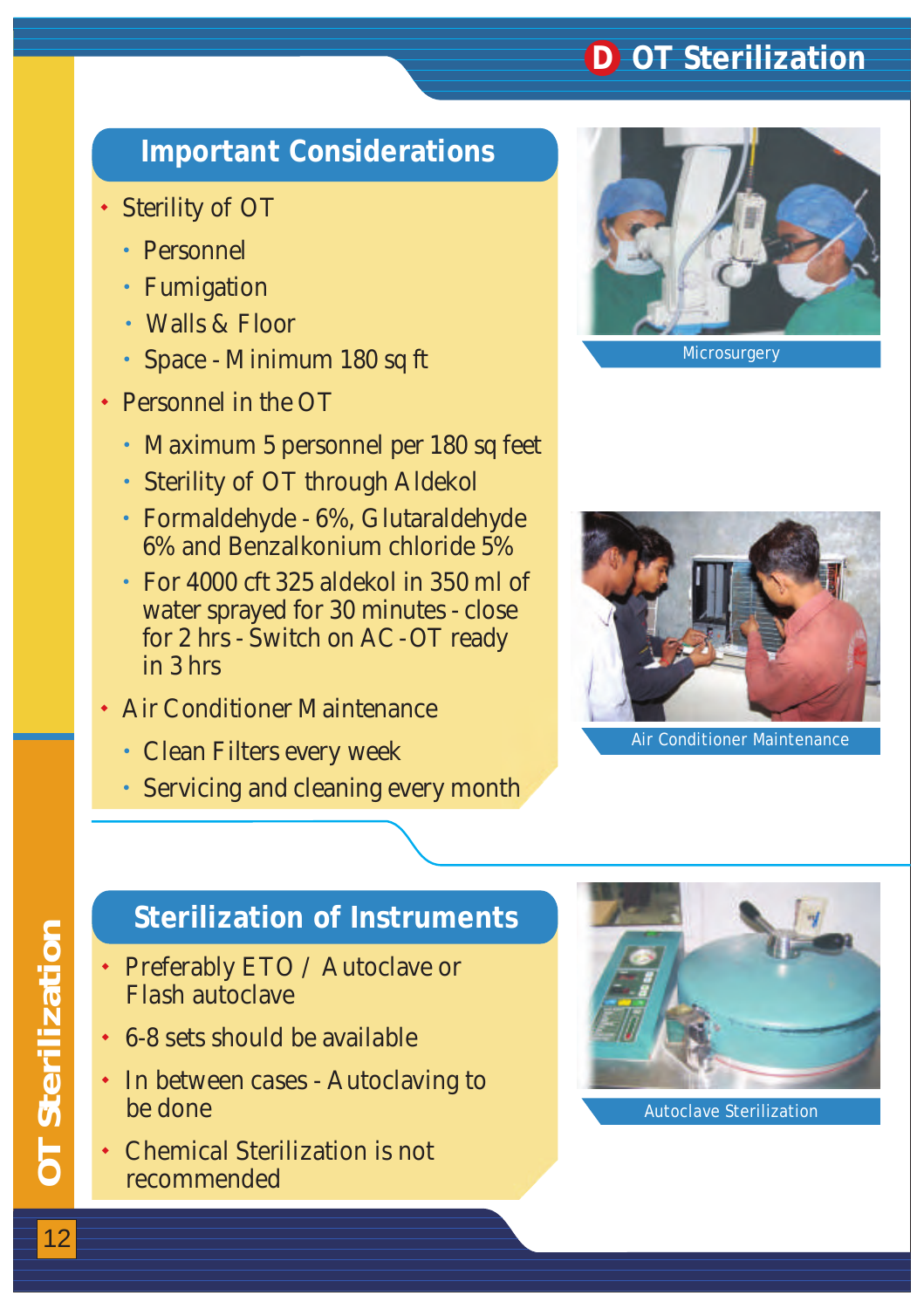#### **D OT Sterilization**

#### **Monitoring of Sterilization**

- Chemical Indicators 3 indicators
	- One on the outside wrap
- One on the outside wrap<br>• 2nd on inside wrap, 3rd inside the tray
- Microbiological Indicators
- Log Book to be maintained Mic:<br>• Log<br>• Max
- Maximum use of disposable instruments



#### **Use:**

- **Autoclaved/ ETO instruments**
- **Standard Quality Irrigating Fluids**



Use of Disposable Instruments

#### **Training**

Periodic Assessment and training of OT personnel through Seminars and Educational Videos

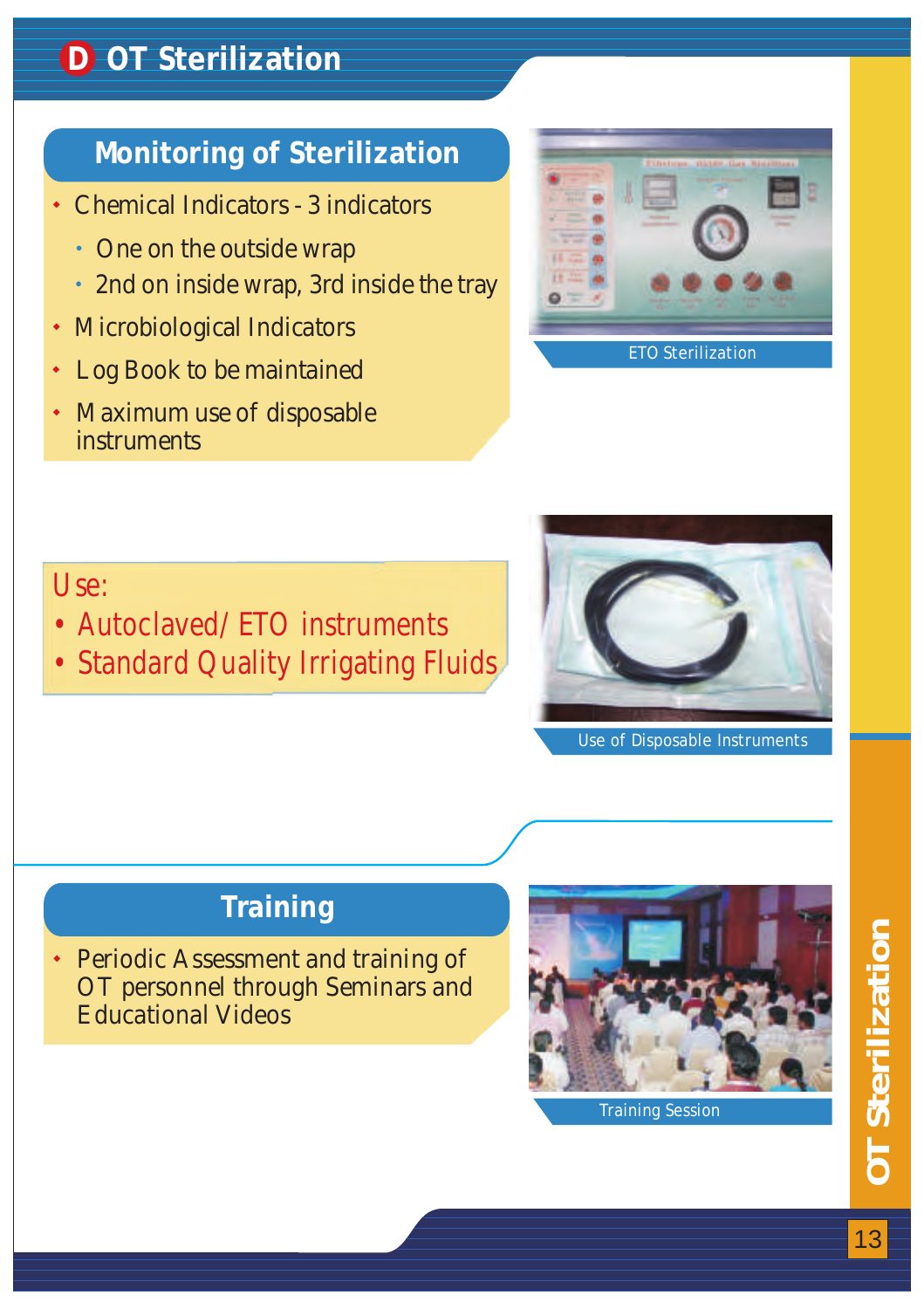#### **E What to do?**

#### **What to do, in case of Infection?**

- Dialogue with Patients and Relatives
- Explain:<br>• Mecl<br>• It is s<br>• Need
	- Mechanics of Infection
	- It is still treatable
	- Need for cooperation & referral
- Document all findings
- Document all findings<br>• Review all sterility facto<br>• Have Peer Review<br>• Refer to higher center<br>• Treat Energetically with Review all sterility factors
- Have Peer Review
- Refer to higher center
- 
- Intravitreal Antibiotics and supportive therapy
- Seal & take cultures from OT
- Seal & take cultures from OT<br>• Note batch numbers of all solutions used and send samples for culture
- Seal and keep all solutions used in safe custody



Culture Examination



Microbiological Testing



## **Document, Document & Document ....**

Pre Operative Antibiotics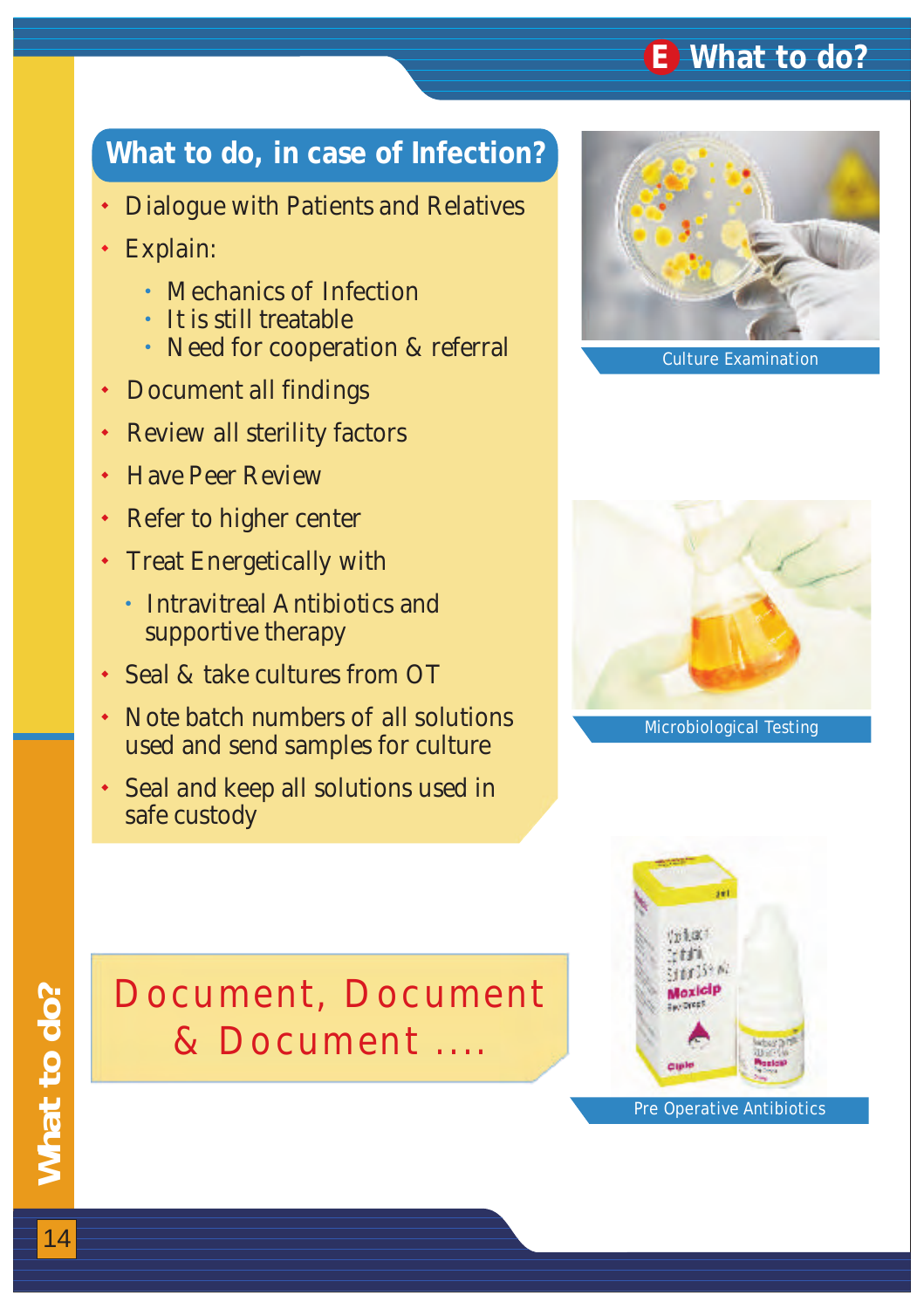### **E What to do?**



#### Cluster Endophthalmitis

#### **In Cluster Infections or Outbreak**

- A cluster infection is defined as the occurrence of two or more than two infections at a time, or the occurrence of repeated postoperative infection
- Inform Authorities (CMO, MS, Senior Authority)
- Insitute Infection Control Committees
- Inform AIOS & seek help
- Engage & seek help of lawyer • Info<br>• Insi<br>• Info<br>• Eng<br>• Har<br>• Let
- Handle Press carefully (prevent pandemonium from spreading)
- Let Hospital Committee handle Press

**Do not Panic ; Treat Early Learn to give Intravitreal Antibiotics with 30 G Needle**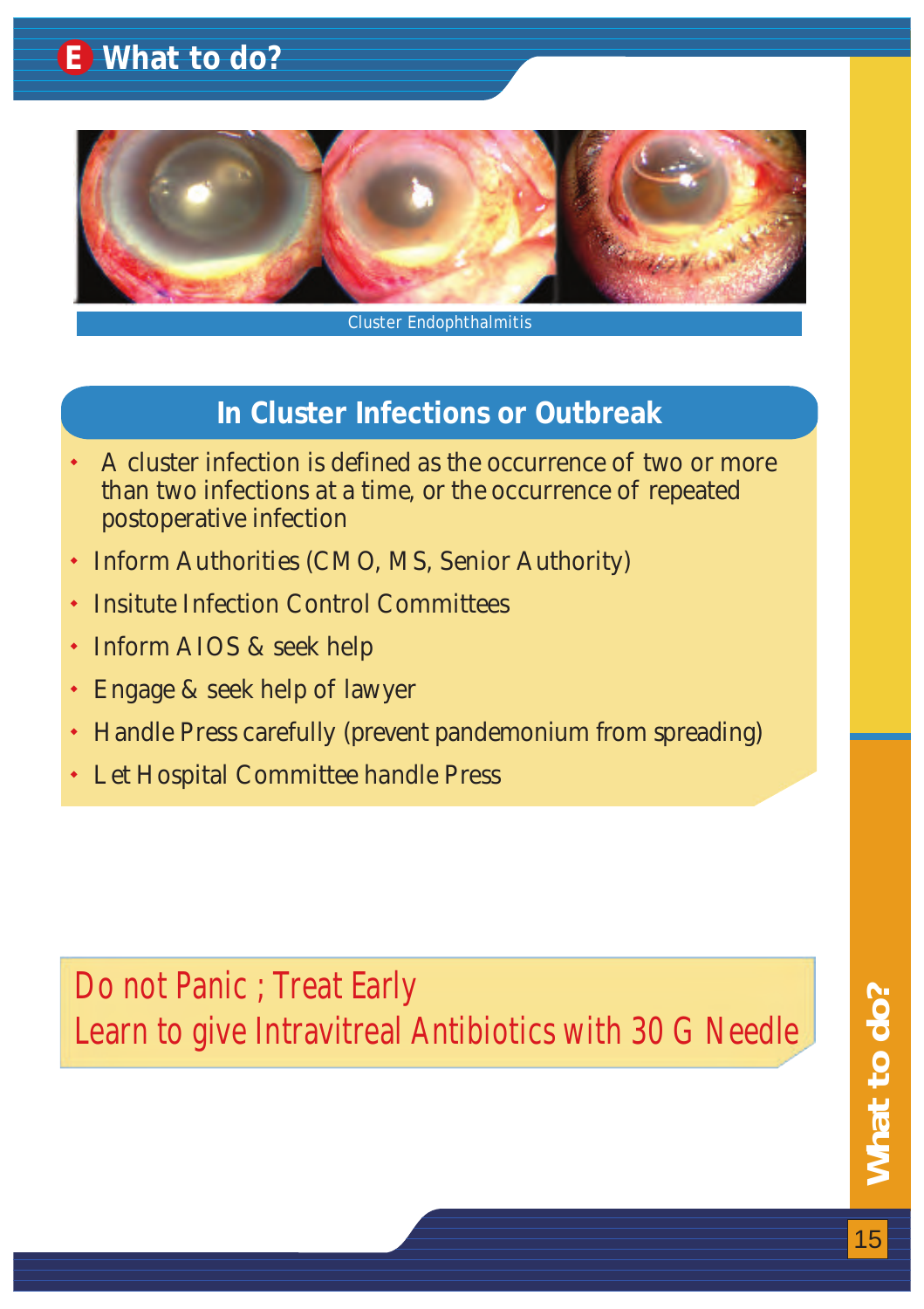#### **Checklist for Elective Intraocular Surgery**

- 1. Random Blood Sugar <= 200 mg %
- 2. BP < 150/90 mm Hg
- Physician Clearance in cases with Systemic Disease 3.
- 4. Pre-Op Topical Antibiotics
- 5. Written Informed Consent in Patient's Language
- 6. No Contact Procedures / Syringing on day of Surgery
- 7. Microscope Must
- 8. Sterilized Gloves for every Case
- 9. Disposal Adhesive Drape to isolate Lashes
- 10. Betadine on Skin & Periorbital Area for 3 minutes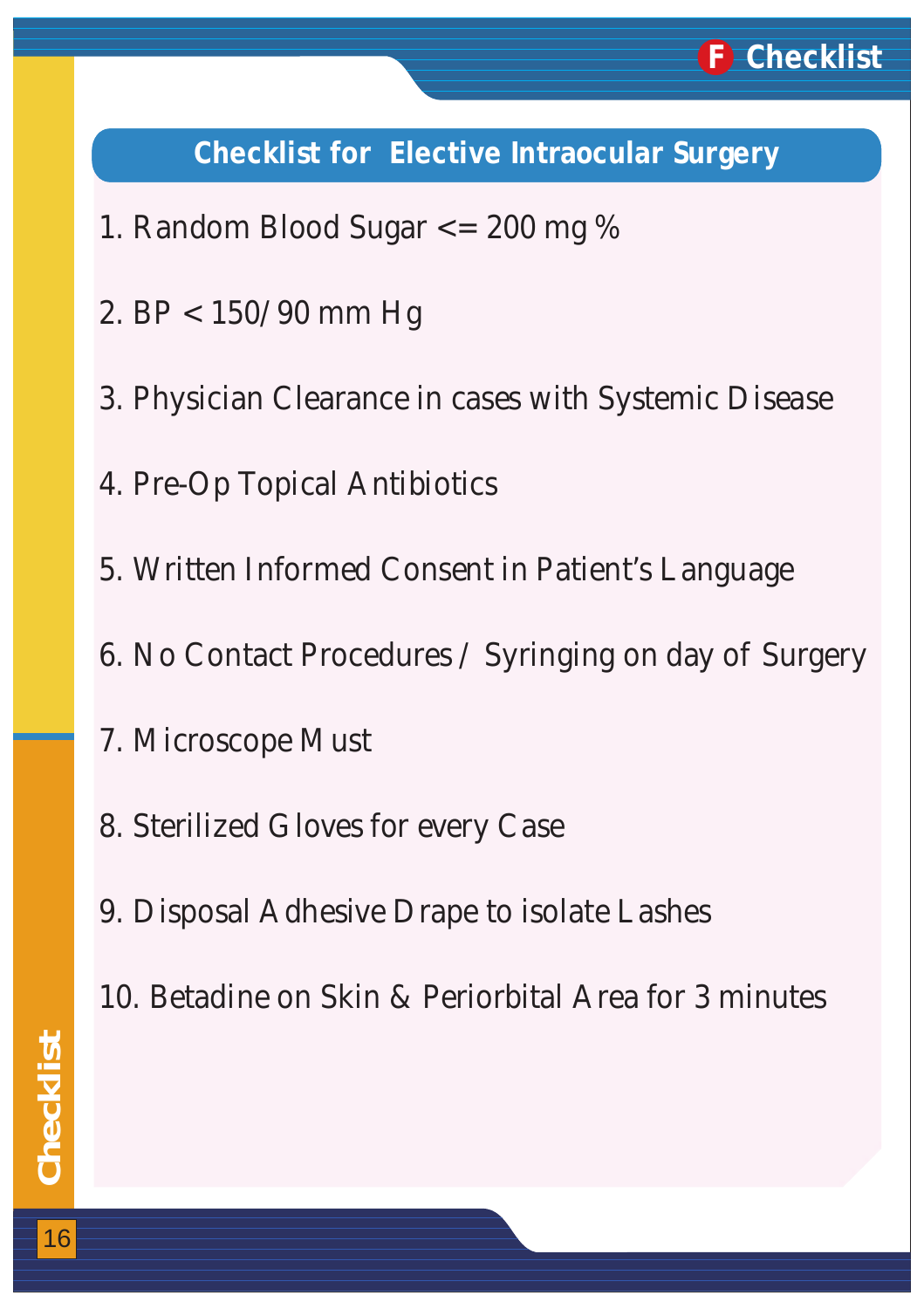#### **Checklist for Elective Intraocular Surgery**

- 11. Betadine in Conjunctival Sac for 1 minute
- 12. Note Batch Number of Irrigating Fluids
- 13. Document all findings ( Pre-Op, Operative, Post- Operative)
- 14. Instruments Autoclaved / ETO
- 15. `NO` chemical sterilization
- 16. Maximise Use of Disposables
- 17. In case of doubt of Infection :
	- Talk to Patient/ Relatives
- **Institute Prompt Appropriate Treatment** • Talk t<br>• Institt<br>• Seek ]
	- Seek Help from higher Authorities

## **Betadine, Betadine & Betadine....**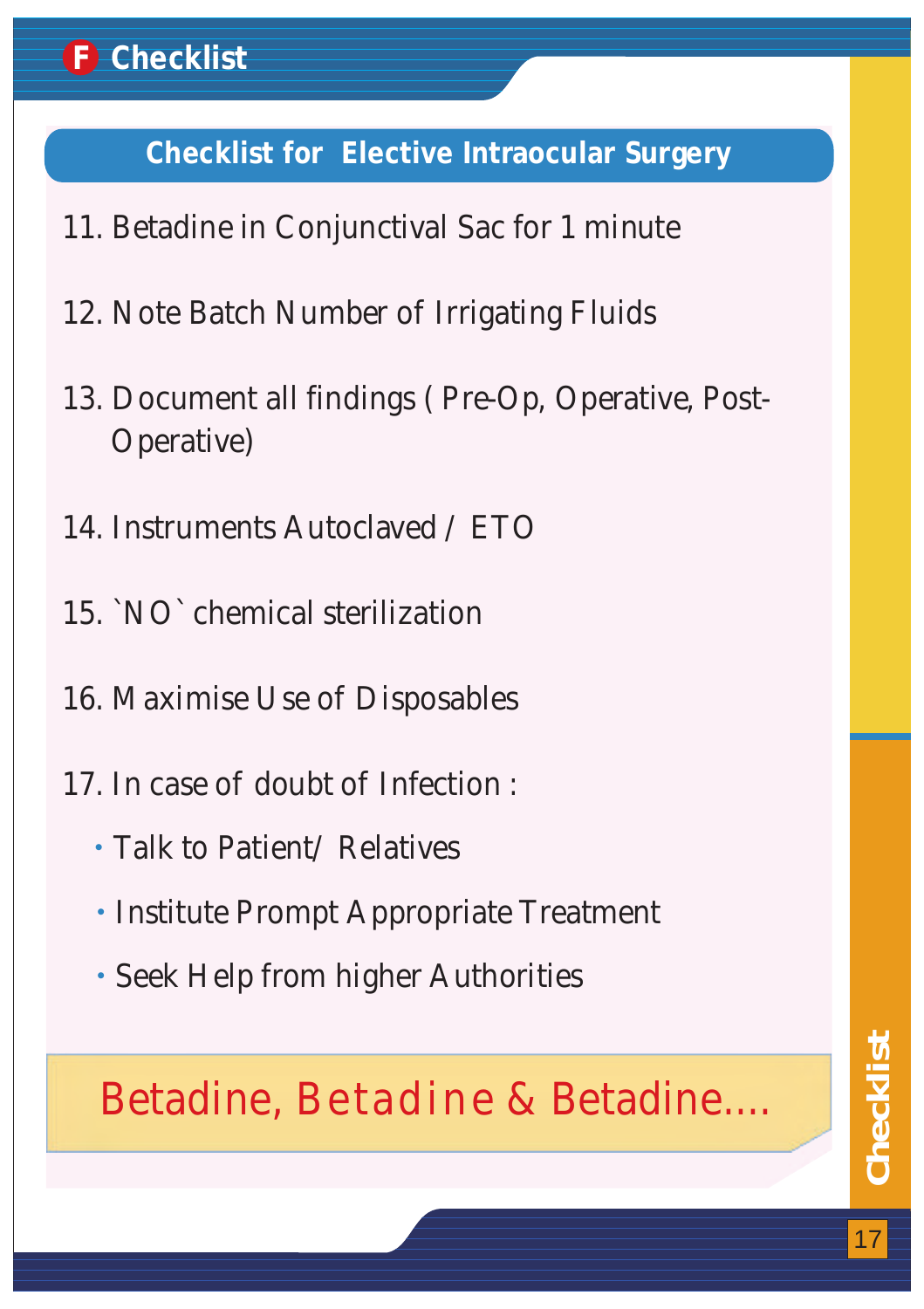#### **Guidelines Workshop**

The guidelines on Prevention of Intraocular Infection were evolved during a workshop held by AIOS on 15th Nov' 2008.



- Dr. Ashok Grover, New Delhi Dr. B. Ghosh, New Delhi Dr. Cyrus Shroff, New Delhi Dr. D. Chandrasekhar, Trichy Dr. Dinesh Talwar, New Delhi Dr. G. Mukherjee, New Delhi Dr. H.K. Tewari, New Delhi Dr. Harbansh Lal, New Delhi Dr. Harsha Bhattachrjee, Guwahati Dr. Hemanth Murthy, Bangalore Dr. K.P.S. Malik, New Delhi
- Dr. Lalit Verma, New Delhi
- Dr. Mallika Goyal, Hydrabad
- Dr. Mangat R. Dogra, Chandigarh
- Dr. Mohan Rajan, Chennai
- Dr. Namrata Sharma, New Delhi
- Dr. P.N. Nagpal, Ahmedabad
- Dr. Pradeep Venkatesh, New Delhi
- Dr. Rajvardhan Azad, New Delhi
- Dr. T.P. Lahane, Mumbai
- Dr. Taraprasad Das, Bhubaneswar
- Dr. Uday Ganjiwala, Gujarat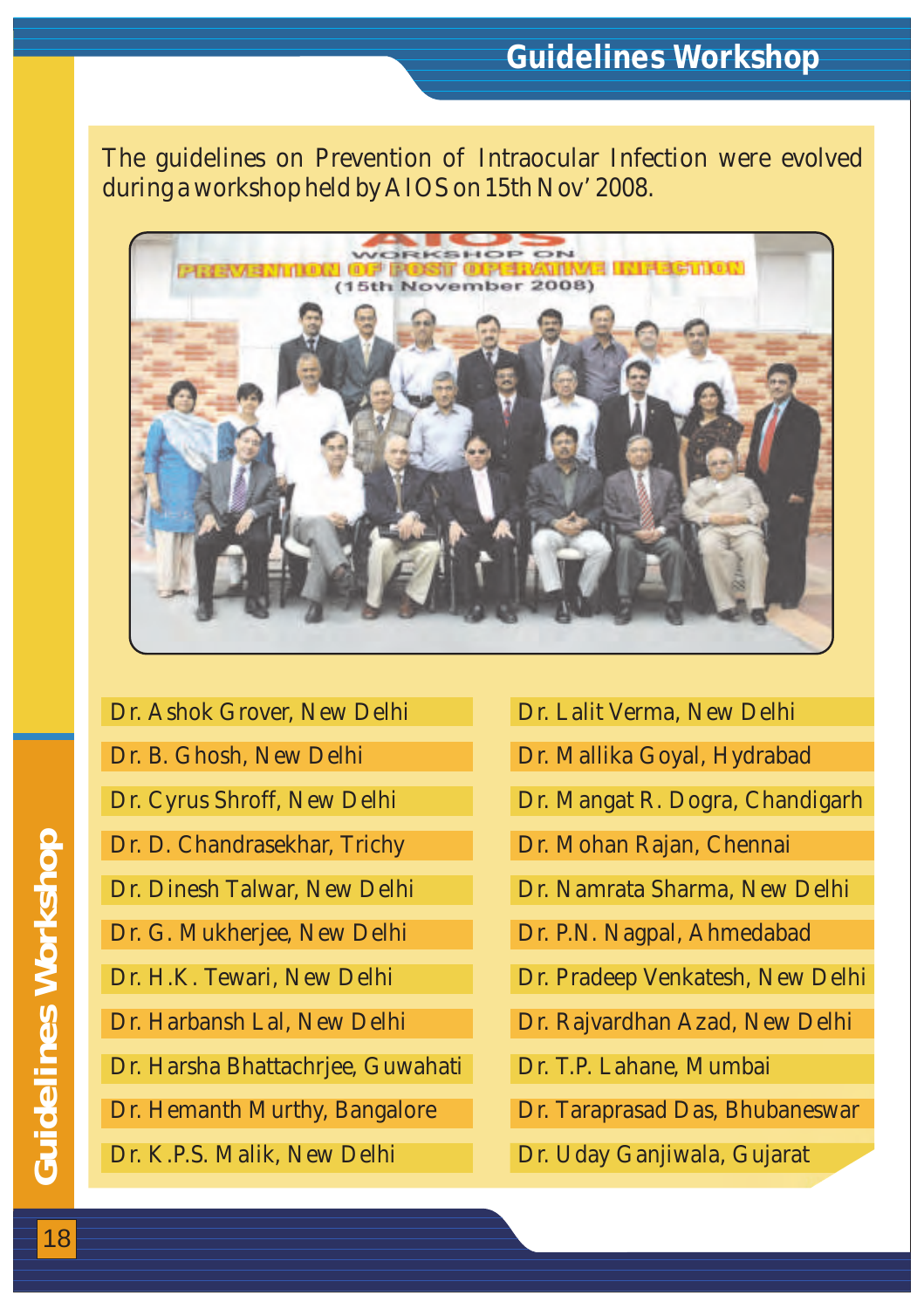